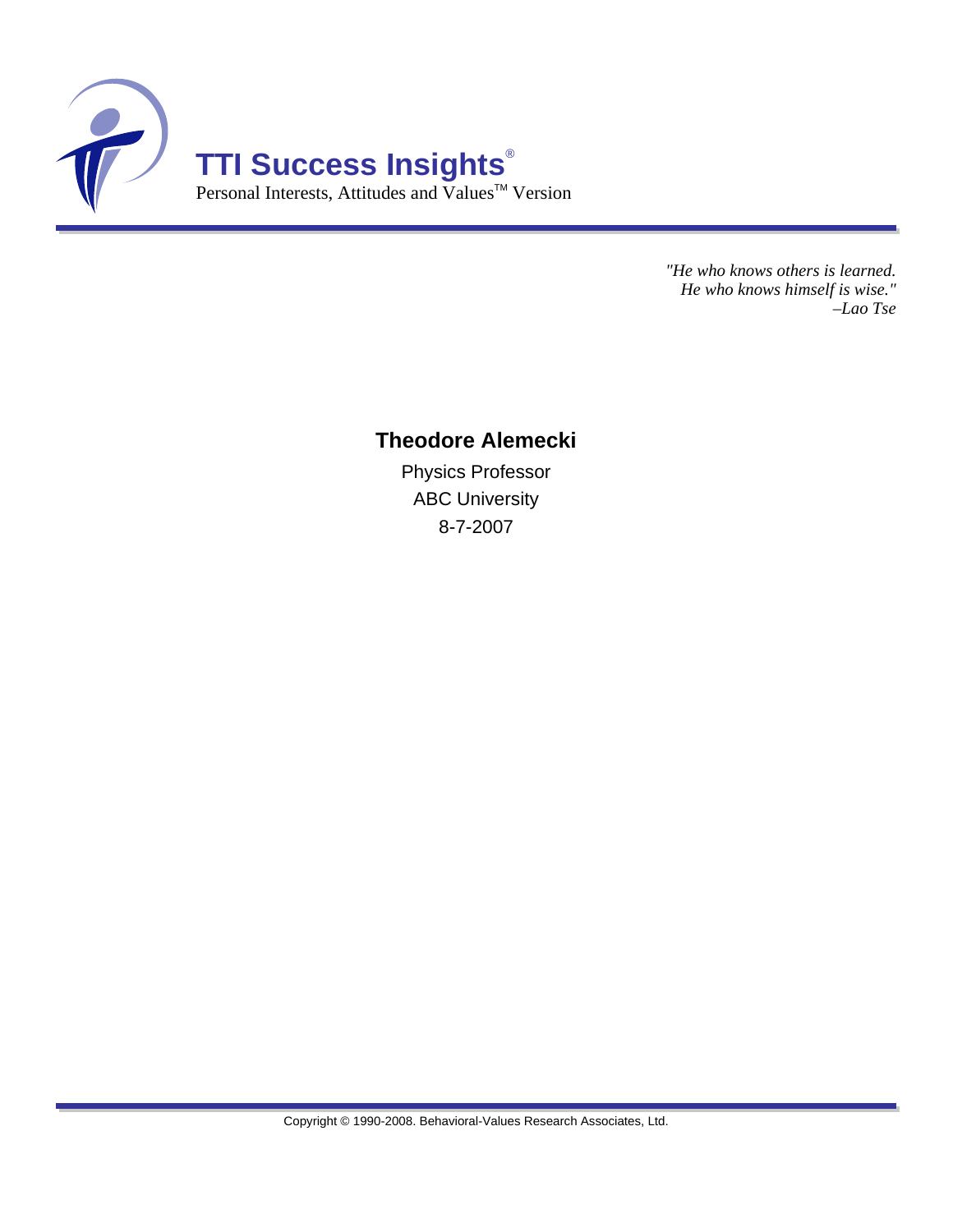

# **UNDERSTANDING YOUR REPORT**

Knowledge of an individual's attitudes help to tell us WHY they do things. A review of an individual's experiences, references, education and training help to tell us WHAT they can do. Behavioral assessments help to tell us HOW a person behaves and performs in the work environment. The PIAV report measures the relative prominence of six basic interests or attitudes (a way of valuing life): Theoretical, Utilitarian, Aesthetic, Social, Individualistic and Traditional.

Attitudes help to initiate one's behavior and are sometimes called the hidden motivators because they are not always readily observed. It is the purpose of this report to help illuminate and amplify some of those motivating factors and to build on the strengths that each person brings to the work environment.

Based on your choices, this report ranks your relative passion for each of the six attitudes. Your top two and sometimes three attitudes cause you to move into action. You will feel positive when talking, listening or doing activities that satisfy your top attitudes.

The feedback you will receive in this section will reflect one of three intensity levels for each of the six attitudes.

- STRONG positive feelings that you need to satisfy either on or off the job.
- SITUATIONAL where your feelings will range from positive to indifferent based on other priorities in your life at the time. These attitudes tend to become more important as your top attitudes are satisfied.
- INDIFFERENT your feelings will be indifferent when related to your 5th or 6th attitude.

| YOUR ATTITUDES RANKING |                        |             |  |  |
|------------------------|------------------------|-------------|--|--|
| 1st                    | <b>THEORETICAL</b>     | Strong      |  |  |
| 2 <sub>nd</sub>        | <b>SOCIAL</b>          | Strong      |  |  |
| 3rd                    | <b>UTILITARIAN</b>     | Strong      |  |  |
| 4th                    | <b>TRADITIONAL</b>     | Situational |  |  |
| 5th                    | <b>INDIVIDUALISTIC</b> | Indifferent |  |  |
| 6th                    | <b>AESTHETIC</b>       | Indifferent |  |  |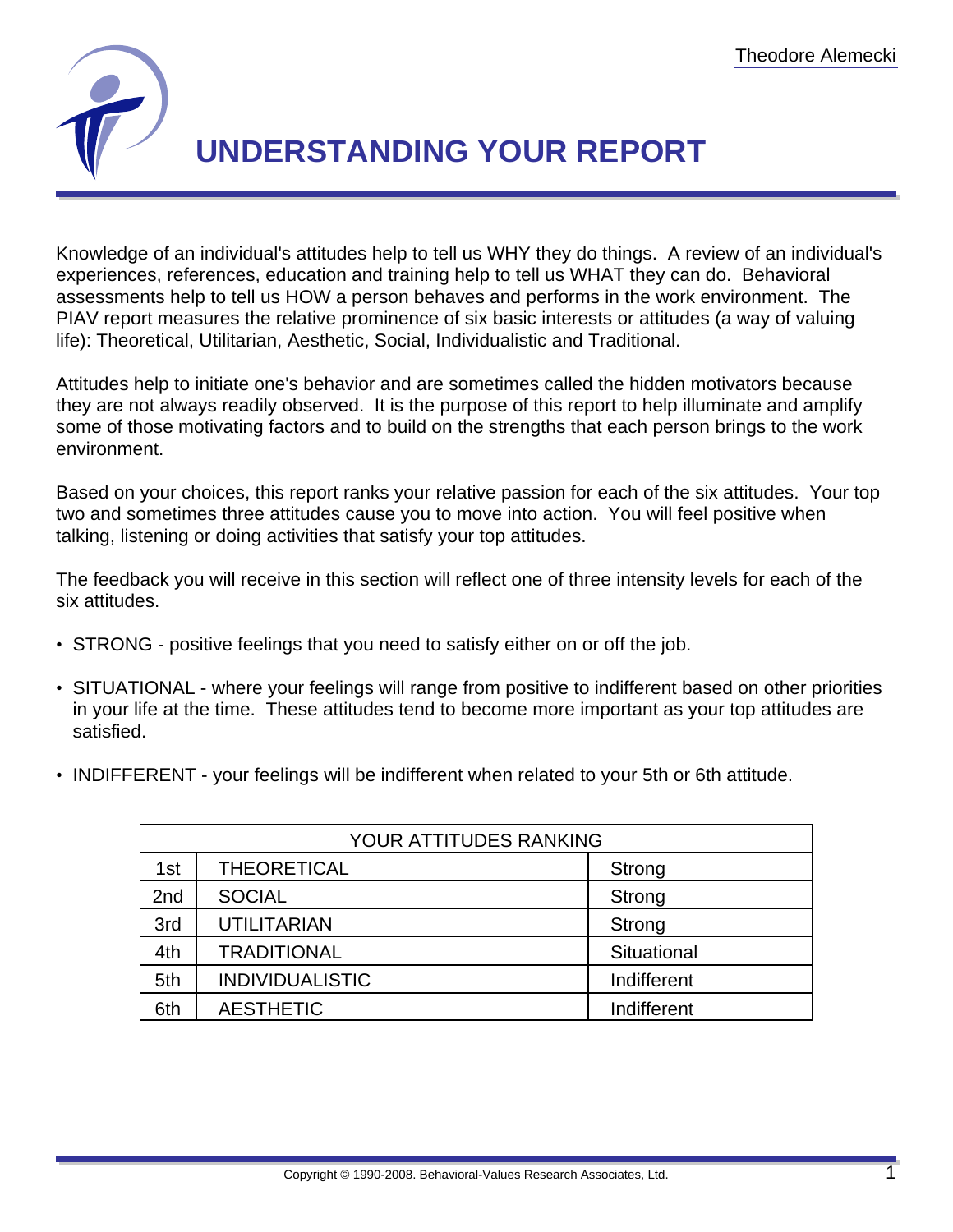

The primary drive with this value is the discovery of TRUTH. In pursuit of this value, an individual takes a "cognitive" attitude. Such an individual is nonjudgmental regarding the beauty or utility of objects and seeks only to observe and to reason. Since the interests of the theoretical person are empirical, critical and rational, the person appears to be an intellectual. The chief aim in life is to order and systematize knowledge: knowledge for the sake of knowledge.

- **Many may see him as an intellectual.**
- **Theodore will seek the "truth," yet "truth" is relative and will be defined by his own** standards.
- $\blacksquare$  The process is not as important to him as the results.
- **Theodore never walked by a bookstore or library he didn't want to visit.**
- $\blacksquare$  Theodore will spend time and money helping people who have committed their lives to educating themselves and others.
- **Theodore will be comfortable in any position that requires knowledge to excel.**
- **Theodore will use his knowledge to ensure economic security.**
- $\blacksquare$  Theodore is good at integrating the past, present and future.
- $\blacksquare$  He sees the value in having good libraries and bookstores in every community.
- **Understanding social problems and their ramifications is one of his strengths.**
- **Theodore will use his knowledge to sell others on his ideas and beliefs.**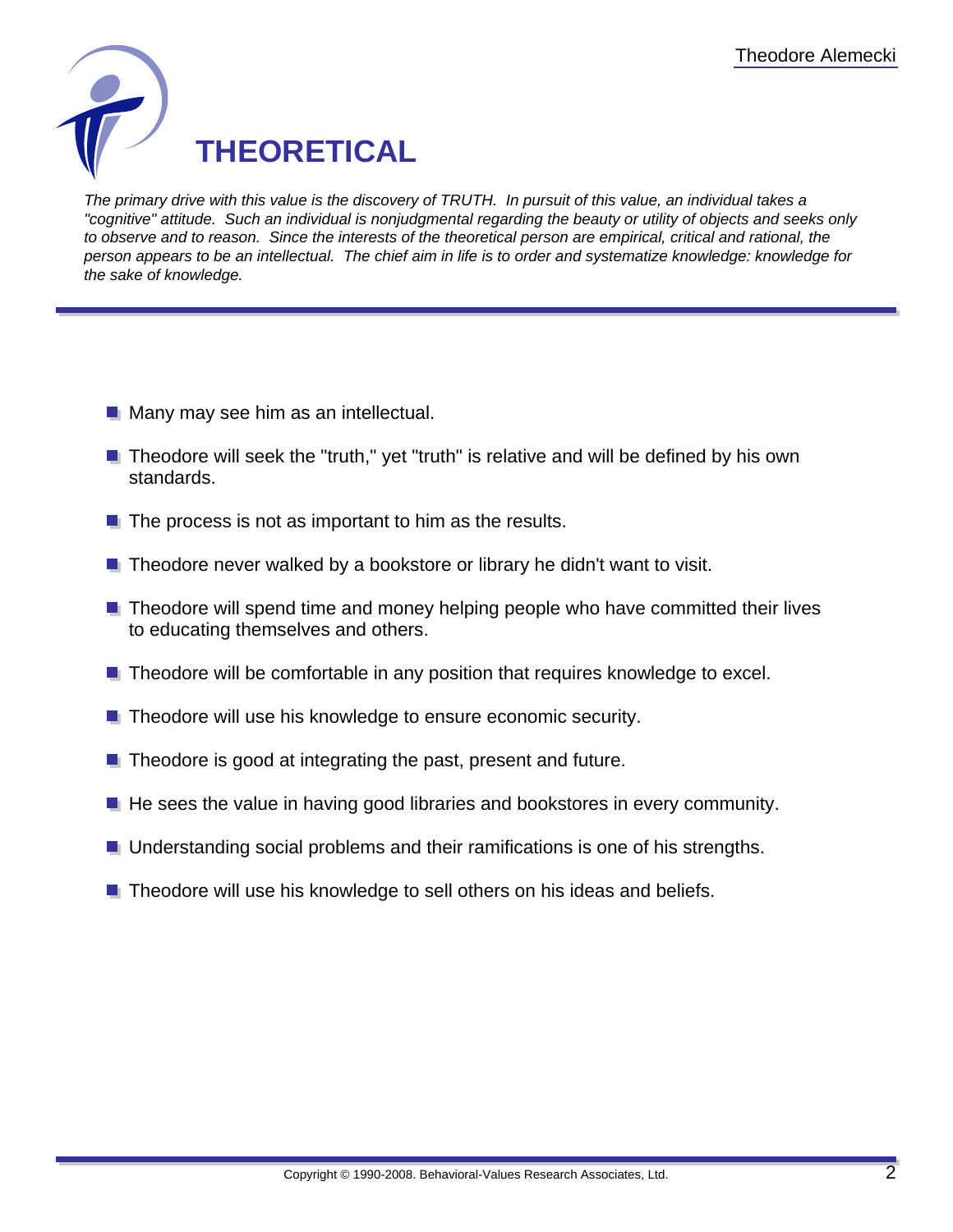

Those who score very high in this value have an inherent love of people. The social person prizes other people and is, therefore, kind, sympathetic and unselfish. They are likely to find the Theoretical, Utilitarian and Aesthetic attitudes cold and inhuman. Compared to the Individualistic value, the Social person regards helping others as the only suitable form for human relationships. Research into this value indicates that in its purest form, the Social interest is selfless.

- In business, he wants everyone to receive the most value money can buy.
- **Theodore will blame the system more than the individual and will work diligently to** change the system.
- **L** Looking for the positive in a situation energizes him to solve problems that people are experiencing.
- **E** Eliminating hate and conflict in the world is one of Theodore's passions.
- $\blacksquare$  He has the ability to instinctively notice and respond to people in need.
- $\blacksquare$  If he thinks it will harm the relationship, Theodore will avoid confrontation.
- $\blacksquare$  Theodore has the ability to be empathetic toward those who are hurting.
- $\blacksquare$  He may sacrifice bottom-line profit when the decision may be detrimental to the people involved.
- $\blacksquare$  Theodore will have causes that cannot be won, satisfying his inner need for peace. Even if the cause cannot be won, he will still be compelled to try.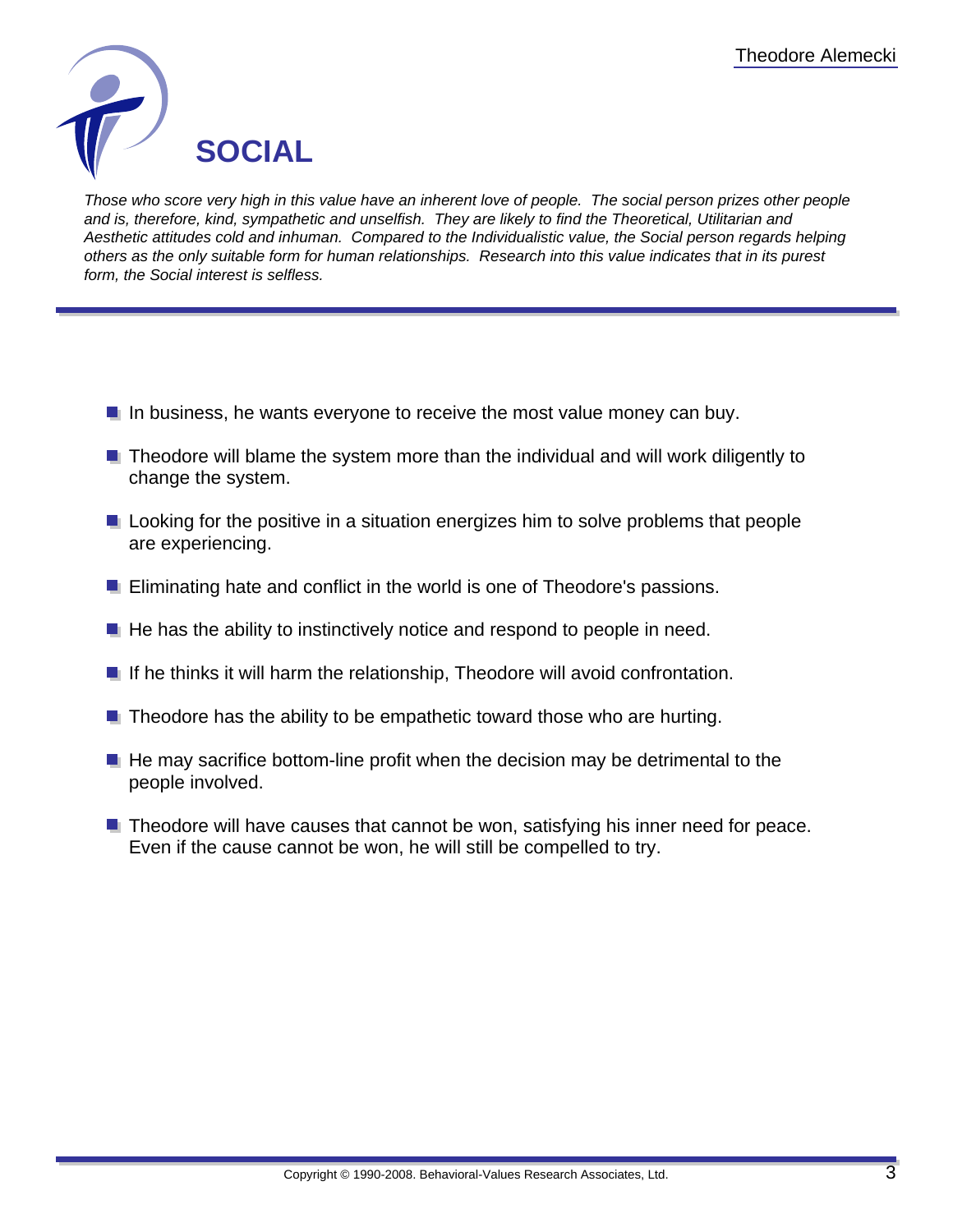

The Utilitarian score shows a characteristic interest in money and what is useful. This means that an individual wants to have the security that money brings not only for themselves, but for their present and future family. This value includes the practical affairs of the business world - the production, marketing and consumption of goods, the use of credit, and the accumulation of tangible wealth. This type of individual is thoroughly practical and conforms well to the stereotype of the average American business person. A person with a high score is likely to have a high need to surpass others in wealth.

- $\blacksquare$  He may use wealth as a yardstick to measure his work effort.
- **Theodore tends to give freely of time and resources, but will want and expect a** return on his investment.
- $\blacksquare$  Theodore is good at achieving goals.
- $\blacksquare$  He will work long and hard to satisfy his needs.
- Goals for the future are easily accomplished with his ability to integrate the past and the present.
- $\blacksquare$  He evaluates things for their utility and economic return.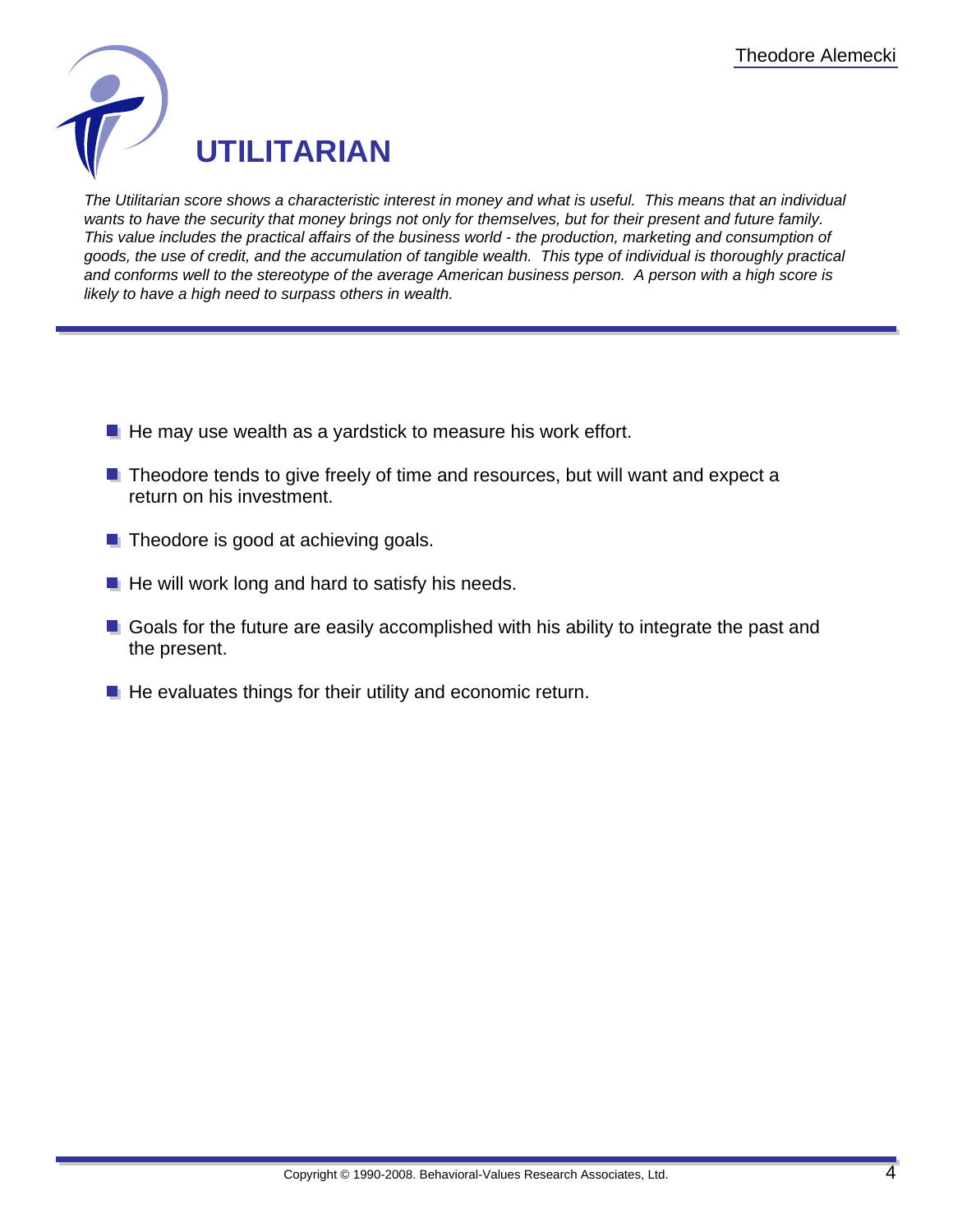

The highest interest for this value may be called "unity," "order," or "tradition." Individuals with high scores in this value seek a system for living. This system can be found in such things as conservatism or any authority that has defined rules, regulations and principles for living.

- $\blacksquare$  He will have strong beliefs within a system that he feels most comfortable with, and he will not be as strong in his beliefs or approach if he lacks that interest level.
- **Theodore needs to be able to pick and choose the traditions and set of beliefs to** which he will adhere.
- $\blacksquare$  Theodore lets his conscience be his guide.
- $\blacksquare$  Theodore at times will evaluate others based on his rules for living.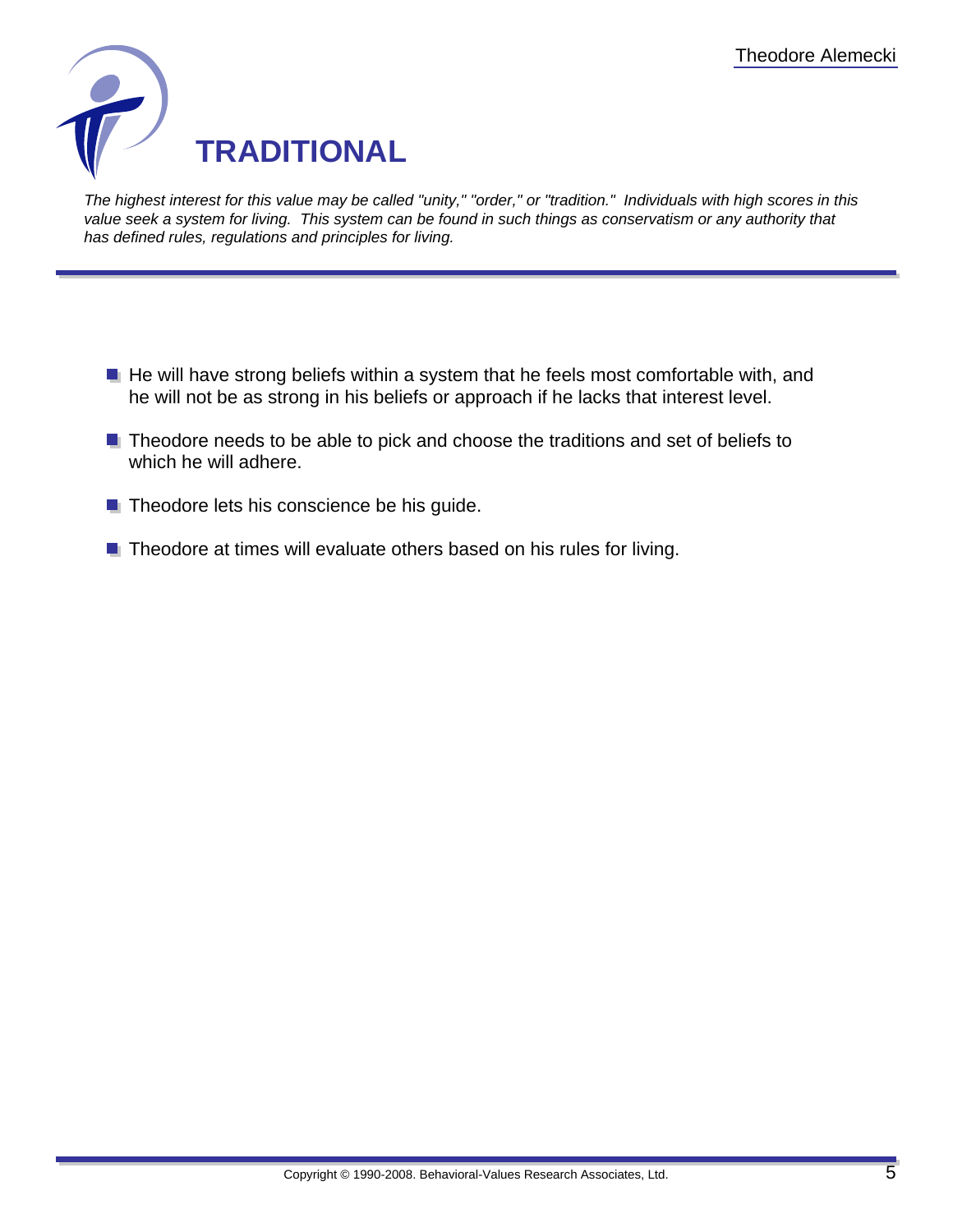

The primary interest for this value is POWER, not necessarily politics. Research studies indicate that leaders in most fields have a high power value. Since competition and struggle play a large part in all areas of life, many philosophers have seen power as the most universal and most fundamental of motives. There are, however, certain personalities in whom the desire for direct expression of this motive is uppermost; who wish, above all, for personal power, influence and renown.

- $\blacksquare$  He will not attempt to overpower others' points of view or change their thinking.
- As long as Theodore's belief systems are not threatened, he will allow others to set the tone and direction of his work.
- $\blacksquare$  Theodore's passion in life will be found in one or two of the other dimensions discussed in this report.
- $\blacksquare$  Theodore feels that struggles should be the burden of the team, not just the individuals.
- **E** Stability is a primary concern. Patience and fortitude will win in the long run.
- $\blacksquare$  Theodore will be less concerned about his ego than others may be.
- $\blacksquare$  Being in total control of a situation is not a primary motivating factor.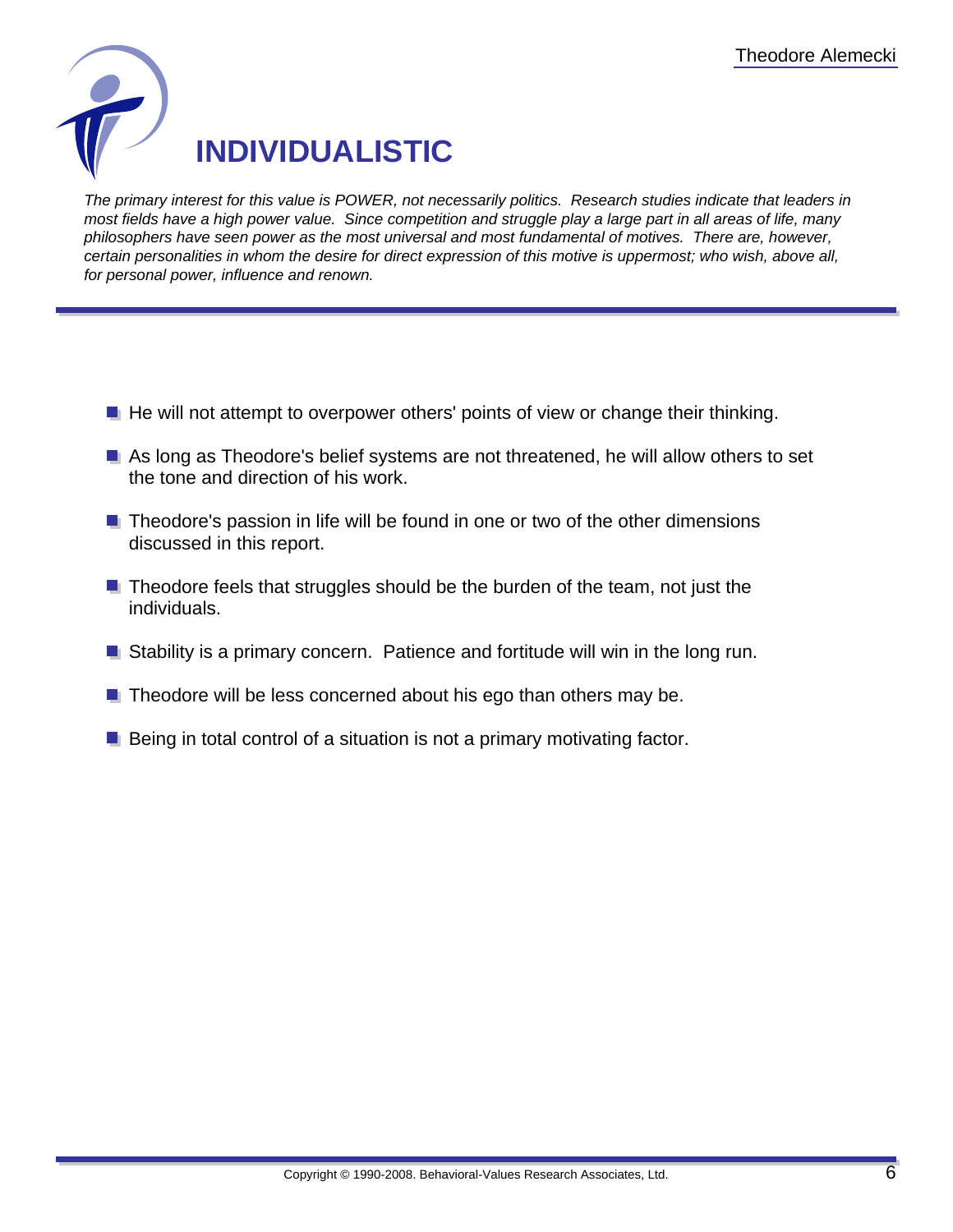

A higher Aesthetic score indicates a relative interest in "form and harmony." Each experience is judged from the standpoint of grace, symmetry or fitness. Life may be regarded as a procession of events, and each is enjoyed for its own sake. A high score here does not necessarily mean that the incumbent has talents in creative artistry. It indicates a primary interest in the artistic episodes of life.

- **Unpleasant surroundings will not stifle his creativity.**
- **Theodore's passion in life will be found in one or two of the other attitudes and** values discussed in this report.
- $\blacksquare$  He is a very practical person who is not sensitive to being in harmony with his surroundings.
- $\blacksquare$  Theodore is not necessarily worried about form and beauty in his environment.
- **Intellectually, Theodore can see the need for beauty, but has difficulty buying the** finer things in life.
- $\blacksquare$  He wants to take a practical approach to events.
- $\blacksquare$  The utility of "something" is more important than its beauty, form and harmony.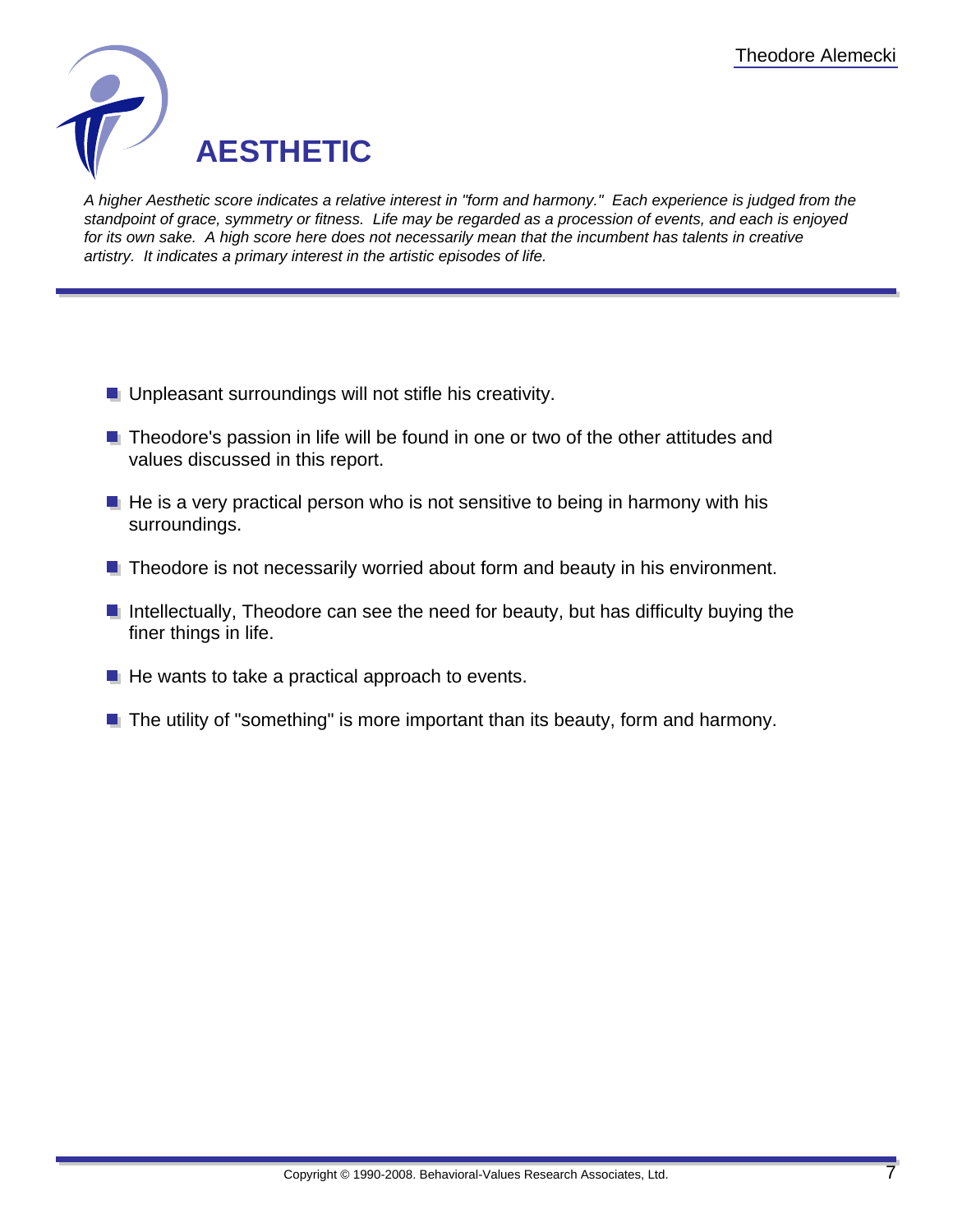

## **ATTITUDES - NORMS & COMPARISONS**

For years you have heard statements like, "Different strokes for different folks," "to each his own," and "people do things for their own reasons, not yours." When you are surrounded by people who share similar attitudes, you will fit in with the group and be energized. However, when surrounded by people whose attitudes are significantly different from yours, you may be perceived as out of the mainstream. These differences can induce stress or conflict. When confronted with this type of situation you can:

- **Change the situation.**
- **Change your perception of the situation.**
- **Leave the situation.**
- Cope with the situation.

This section reveals areas where your attitudes may be outside the mainstream and could lead to conflict. The further away you are from the mainstream on the high side, the more people will notice your passion about that attitude. The further away from the mainstream on the low side, the more people will view you as indifferent and possibly negative about that attitude. The shaded area for each attitude represents 68 percent of the population or scores that fall within one standard deviation above or below the national mean.

| NORMS & COMPARISONS TABLE - Norm 2003 |         |         |         |                |  |  |  |
|---------------------------------------|---------|---------|---------|----------------|--|--|--|
| <b>Theodore Alemecki</b>              |         |         |         |                |  |  |  |
| <b>THEORETICAL</b>                    |         |         | *       | <b>Extreme</b> |  |  |  |
| <b>UTILITARIAN</b>                    |         |         |         | Mainstream     |  |  |  |
| <b>AESTHETIC</b>                      | $\star$ |         |         | <b>Extreme</b> |  |  |  |
| <b>SOCIAL</b>                         |         |         | $\star$ | Passionate     |  |  |  |
| <b>INDIVIDUALISTIC</b>                | $\star$ |         |         | Indifferent    |  |  |  |
| <b>TRADITIONAL</b>                    |         | $\star$ |         | Mainstream     |  |  |  |

 $-68$  percent of the population  $-1$  - national mean  $-1$  - your score

Mainstream - one standard deviation of the national mean Passionate - two standard deviations above the national mean Indifferent - two standard deviations below the national mean Extreme - three standard deviations from the national mean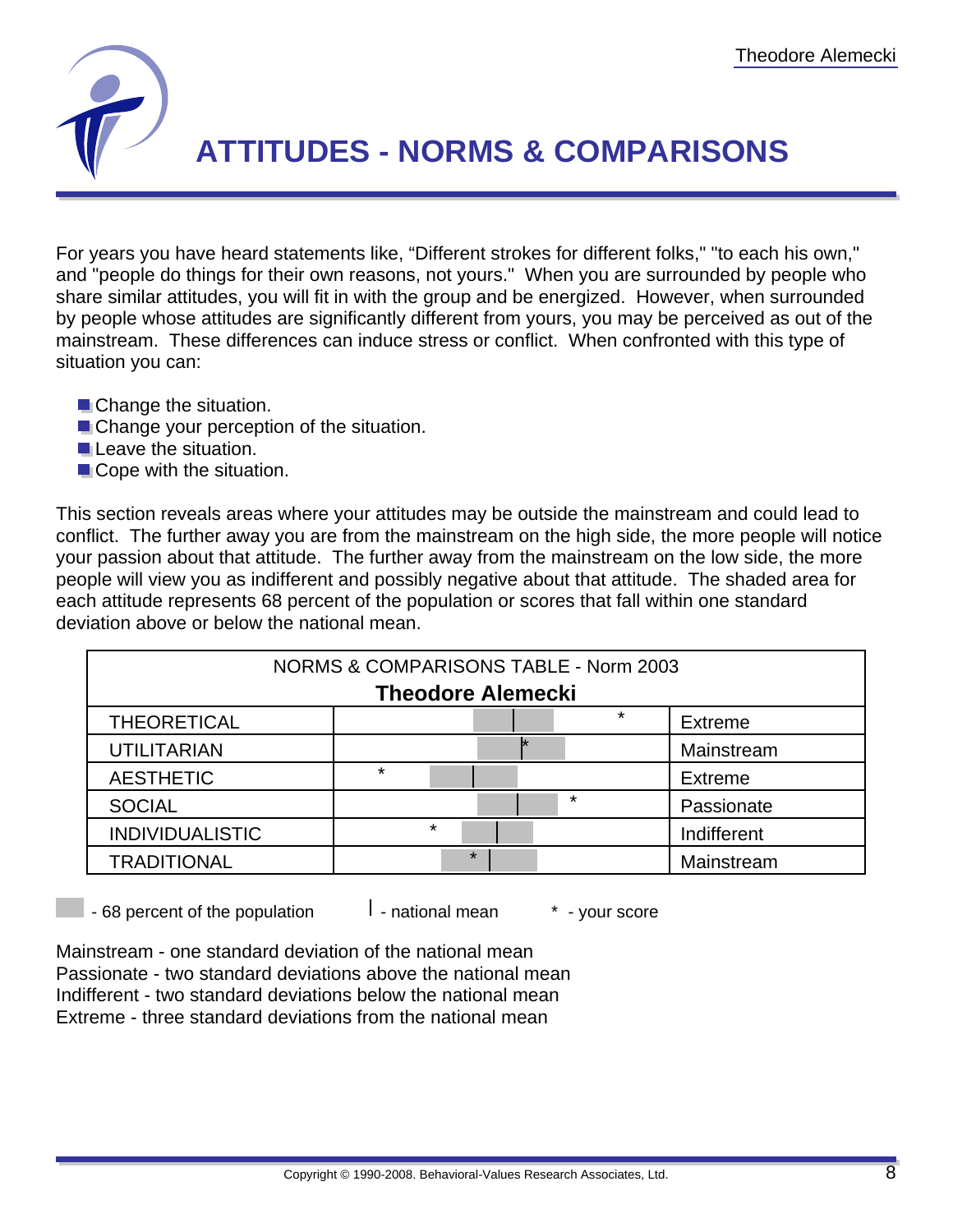

# **ATTITUDES - NORMS & COMPARISONS**

Areas in which you have strong feelings or passions compared to others:

- **T** You have an intense passion for learning new things, always searching for opportunities to advance your knowledge. Others may struggle with the amount of time and resources you are willing to invest to learn new things. They might think you should stop learning and start doing.
- You have a very strong desire to help eliminate pain and conflict in the world, even to the point of personally taking on the pain of others. You will tend to give freely of your time, talent and resources expecting little or nothing in return. Others may believe you are a "doormat," always giving everything away to whoever walks in the front door, unwilling to look out for yourself or your family. They may believe you are weak and easily taken advantage of...a bleeding heart.

Areas where others' strong feelings may frustrate you as you do not share their same passion:

**People who emphasize the need for beauty, form and harmony in all aspects of their life may** frustrate you. You have other priorities.

You can be frustrated by others who are always jockeying for position and control.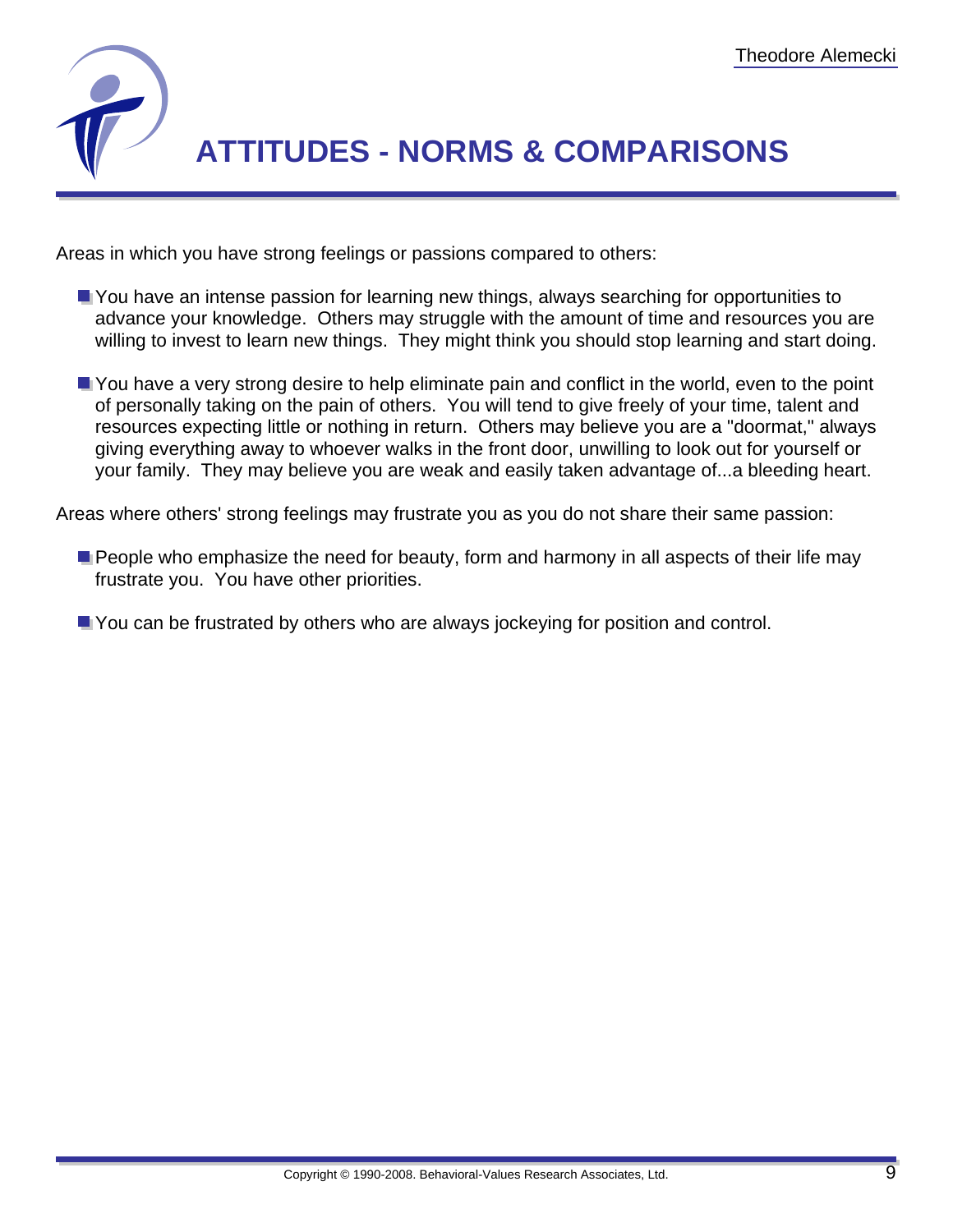

### **Theodore Alemecki**

ABC University 8-7-2007